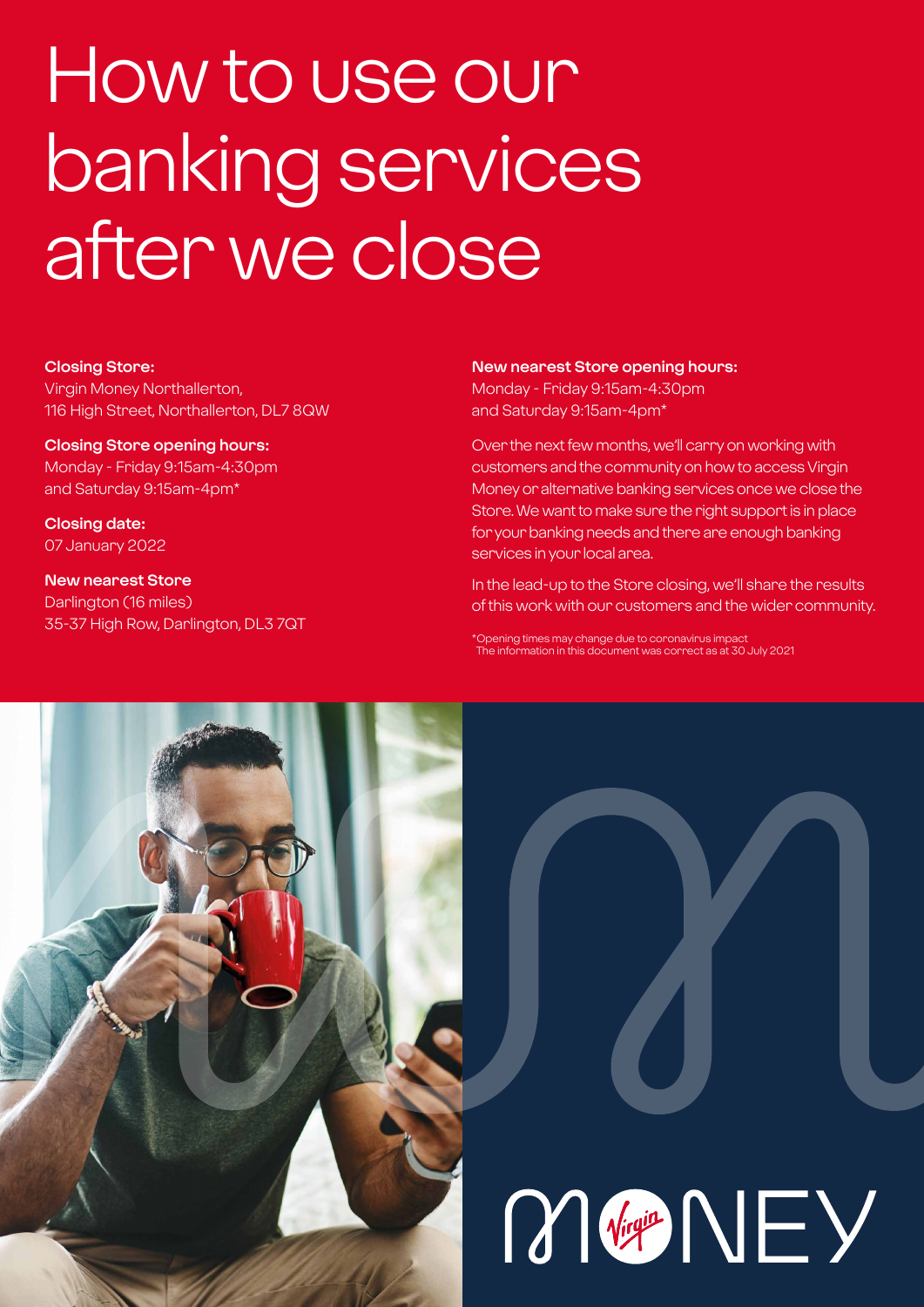# Understanding the impact of closing this Store

### Background

More and more customers are taking advantage of our digital services and only visiting Stores when they want to discuss a significant life event. Between April 2019 and July 2021 we've seen digital registrations increase from 48.7% to 57.6% across our personal customers, and daily internet banking and mobile app logins are up 66%.

It's important to balance investment in digital services with making sure our Store network continues to meet the needs of our customers. This means that we've made the difficult decision to close a number of Stores, including Northallerton.

This decision has been reached after considerable thought and analysis which includes input from local management.

Our Stores will continue to be a really important part of what we do and we've recently refreshed and revitalised them now that we're one Virgin Money brand.

We've signed up to the UK Finance Access to Banking Standard and follow this for all Store closures: **[www.lendingstandardsboard.org.uk/wp-content/](http://www.lendingstandardsboard.org.uk/wp-content/uploads/2017/07/Access_to_Banking_Standard.pdf) [uploads/2017/07/Access\\_to\\_Banking\\_Standard.pdf](http://www.lendingstandardsboard.org.uk/wp-content/uploads/2017/07/Access_to_Banking_Standard.pdf)**. On 21 September 2020, the Financial Conduct Authority (FCA) introduced new standards which we'll also follow. More info can be found at **[www.fca.org.uk/publication/finalised](http://www.fca.org.uk/publication/finalised-guidance/fg20-03.pdf)[guidance/fg20-03.pdf](http://www.fca.org.uk/publication/finalised-guidance/fg20-03.pdf)**

## Considerations

In trying to decide whether to close a Store, we look at a lot of different things.

As well as how often a Store is used, we look at how local customers – including potentially vulnerable groups and business customers – will be able to carry on using banking services after the Store closes.

- > Number of customers using the Store
- > Number of other Stores we have in the area
- > Distance to nearest Store
- > Change in number of transactions in Store
- > Change in customer use of Store
- > Current lease on Store
- > ATM availability
- > Access to other banks in the area
- > Banking services at the local Post Office\*\*
- > Public transport to other Stores
- > Other ways to bank (e.g. mobile, internet and phone)
- \*\*Business customers will be charged their agreed tariff for transactions, except Change Giving where the costs are recharged monthly in arrears.

Our decision to close Northallerton Store was influenced by the following:

- > We continue to see an increase in mobile use and customers signing up for digital services.
- > Should a customer wish to use a Store for general advice or to discuss a product, Darlington Store is 16 miles away and there are a further 3 Stores within 22 miles.
- > There are other ATMs in the area that are free to use.
- > Our mobile, internet and telephone banking facilities allow customers to do most day-to-day tasks, like balance checks, viewing transactions, transferring money between accounts, paying bills and cancelling / amending regular payments. Customers can even pay in a cheque on the go.
- > Customers are also able to use our mobile app to make external payments in a number of different ways and we're continuing to make our digital banking services bigger and better.
- > The local full service Post Office is located nearby on 190 High Street and provides personal and business customers with an alternative way to do their day-to-day banking transactions, such as cash withdrawals and paying in cash and cheques.
- > Customers can get all the information about our products and services, or raise any concerns by calling us on **0800 121 7365**. Our opening times are 7am to 9pm Monday to Saturday and 10am to 5pm on Sundays.
- > All our Stores offer an identical service, with good accessibility.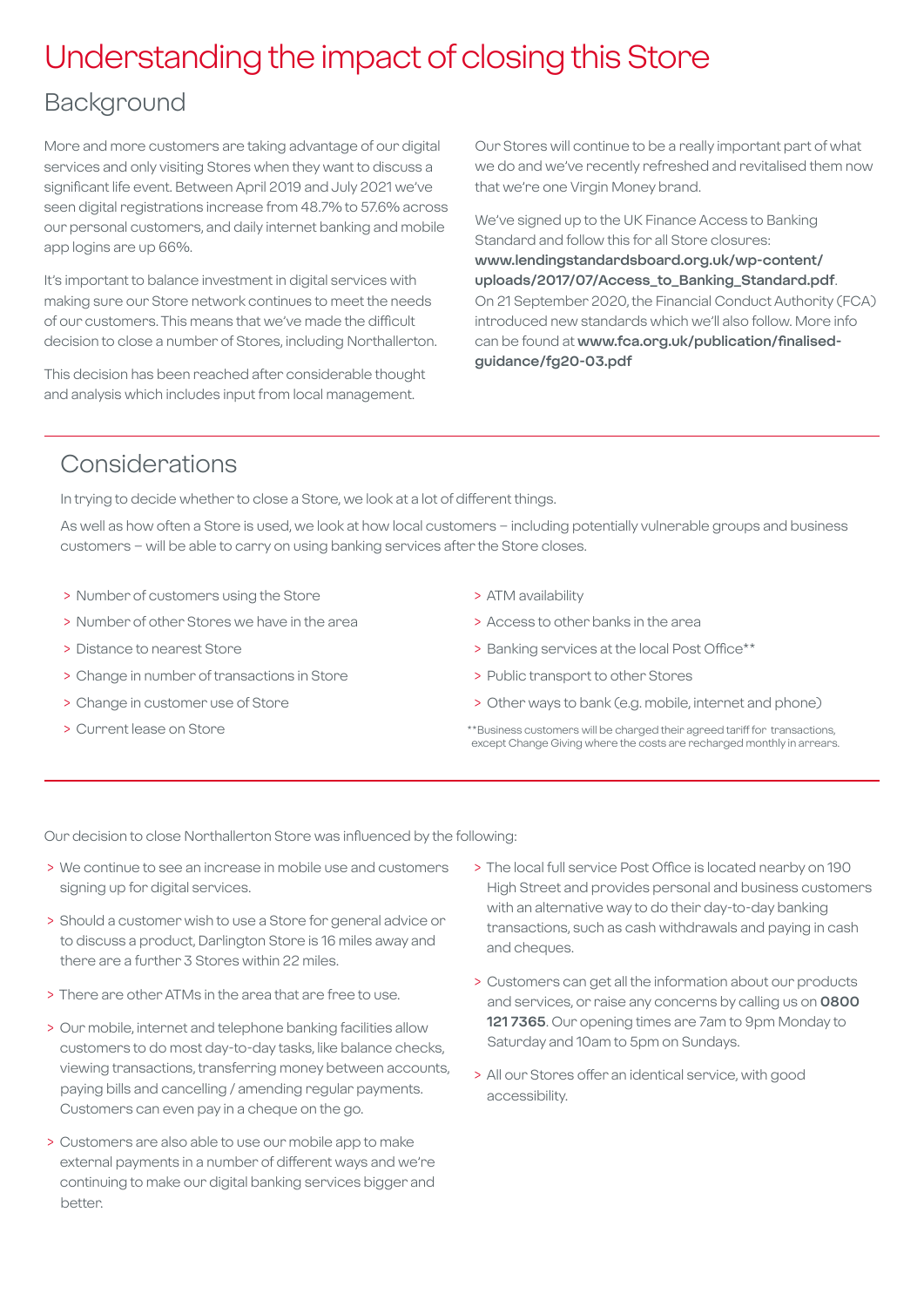# Understanding the impact of closing this Store

## What influenced our decision?

We've looked at how all customers, particularly those potentially vulnerable groups and businesses, can continue to access banking services after the Store closes. Below is some important info about how our customers are using the Store:

# 31%

#### **Transactions down year on year**

- > **5,000** customers transacting in Store compared to a Bank average of 6,000
- > **69%** of customers visited the Store 3 times or less in the last 12 months (with more than half of these also using alternative channels with 43% digitally active)
- > Of our customers aged 70 and above, 65% visited the Store on 3 days or less during the last 12 months.
- > Potentially vulnerable customers (within one or more of the following; over 70 years old, receive benefits, have a basic Personal Current Account, are Store users only or are in arrears) 67% of those customers visited the Store on 3 days or less during the last 12 months.
- > Micro Enterprises & Charities Customer Insight 60% of micro enterprises visited the Store on 3 days or less during the last 12 months, with 41% of transactions involving cash. 64% of charities visited the Store on 3 days or less during the last 12 months, with 41% involving cash.

Our Store colleagues will actively engage with customers, including those potentially vulnerable, to discuss their options and support how they'd like to bank, along with engaging with local groups in the community.

Details of the activities, additional support requirements, feedback received and remedial action needed will be included in the Store Review document, which will be available on our website and in Stores this December.

## Local information

Northallerton is a market town in the Hambleton district of North Yorkshire. It lies in the Vale of Mowbray and at the northern end of the Vale of York.

The Store is situated in the centre of Northallerton, with other banks nearby including Barclays, Santander, NatWest, TSB and Halifax.

Darlington Store, which is 16 miles away, also offers a full service in Store. Thornaby and Stockton are good alternative options just a little further away at 19 miles each.

#### **Transport Links**

The quickest option between Northallerton and Darlington is by train. Trains run on an hourly basis, with just an 11 minute journey time.

Bus services run every 2 hours with a scheduled journey time of 52 minutes.

The main road link between Northallerton and Darlington is the A167 and the estimated journey time is just under 30 minutes.

#### **Mobile Phone Signal availability**

Northallerton is well serviced by all national mobile phone networks with 4G services available from all national operators. (source Ofcom)

#### **ISP & available speeds**

Northallerton is well serviced by all national providers with standard broadband availability. (source Ofcom)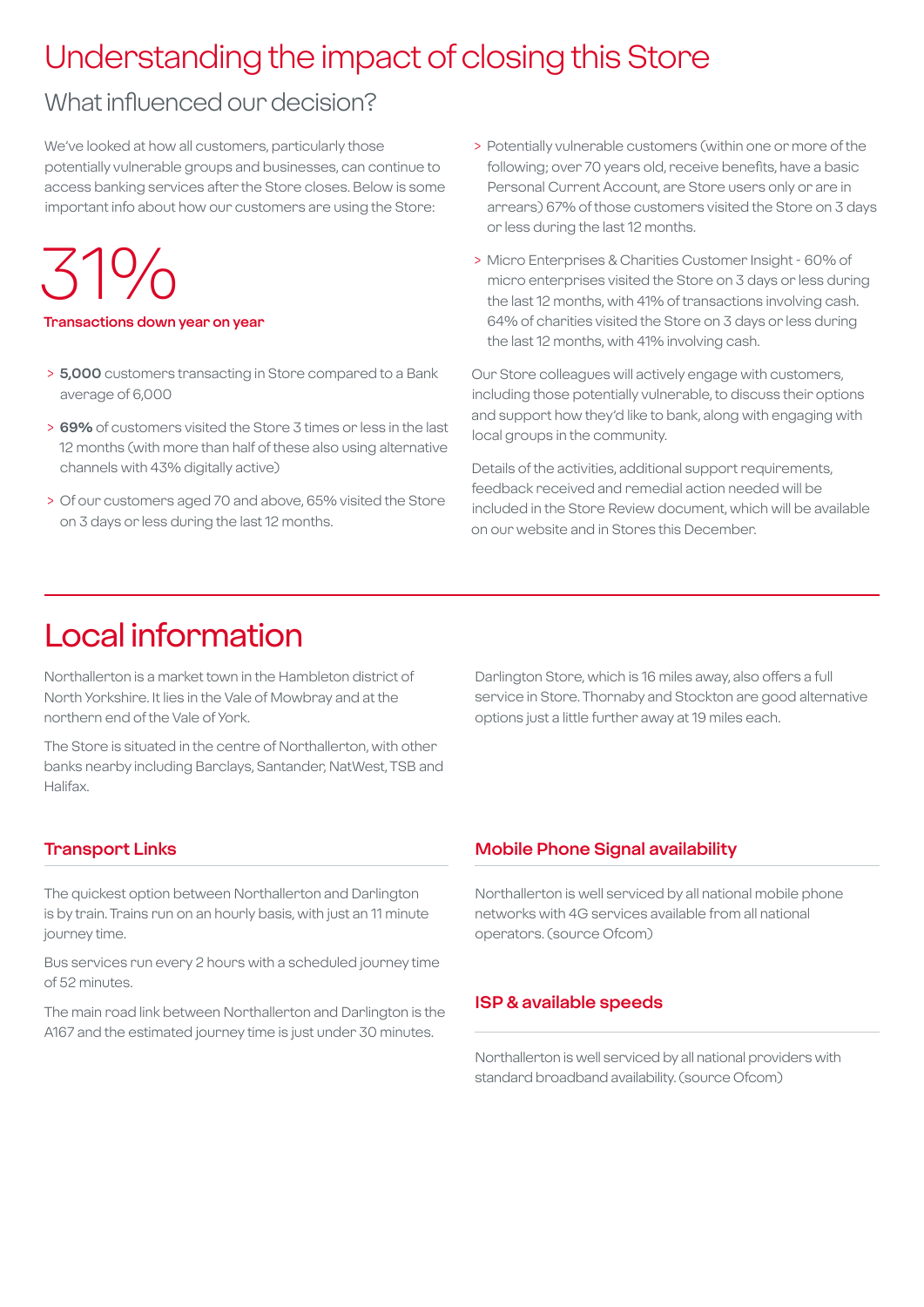# Distances to local services from the closing Store

#### **Distance to our nearest Stores** virginmoney.com/store-finder



#### **Darlington**

35-37 High Row, Darlington, DL3 7QT Monday - Friday 9:15am-4:30pm and Saturday 9:15am-4pm\*



#### **Thornaby**

York House, Thornaby Town Centre, Stockton on Tees, TS17 9PL Monday - Friday 9:15am-4:30pm and Saturday 9:15am-4pm\*



#### **Stockton**

46 High Street, Stockton on Tees, TS18 1SB Monday - Friday 9:15am-4:30pm and Saturday 9:15am-4pm\*



#### **Middlesbrough Central**

7 Linthorpe Road, Middlesbrough, TS1 1RF Monday - Friday 9:15am-4:30pm and Saturday 9:15am-4pm\*

#### **Distance to Post Office**

#### www.postoffice.co.uk/branch-finder



## 289 ft

**Northallerton** 190 High Street, Northallerton, DL7 8LF Monday - Saturday 8:30am-5:30pm There is a full service Post Office available on High Street in Northallerton.

#### **Competitor sites in current location?**

#### **Nearest Link ATM**

link.co.uk/atm-locator





# 0.06 miles

**Barclays** 193 High Street, Northallerton, DL7 8LJ

# Other places you can bank locally





You can get a copy of this impact assessment on our website, in Store or by calling us.

- > 116 High Street, Northallerton, DL7 8QW
- > 0800 121 7365
- > virginmoney.com/store-closures